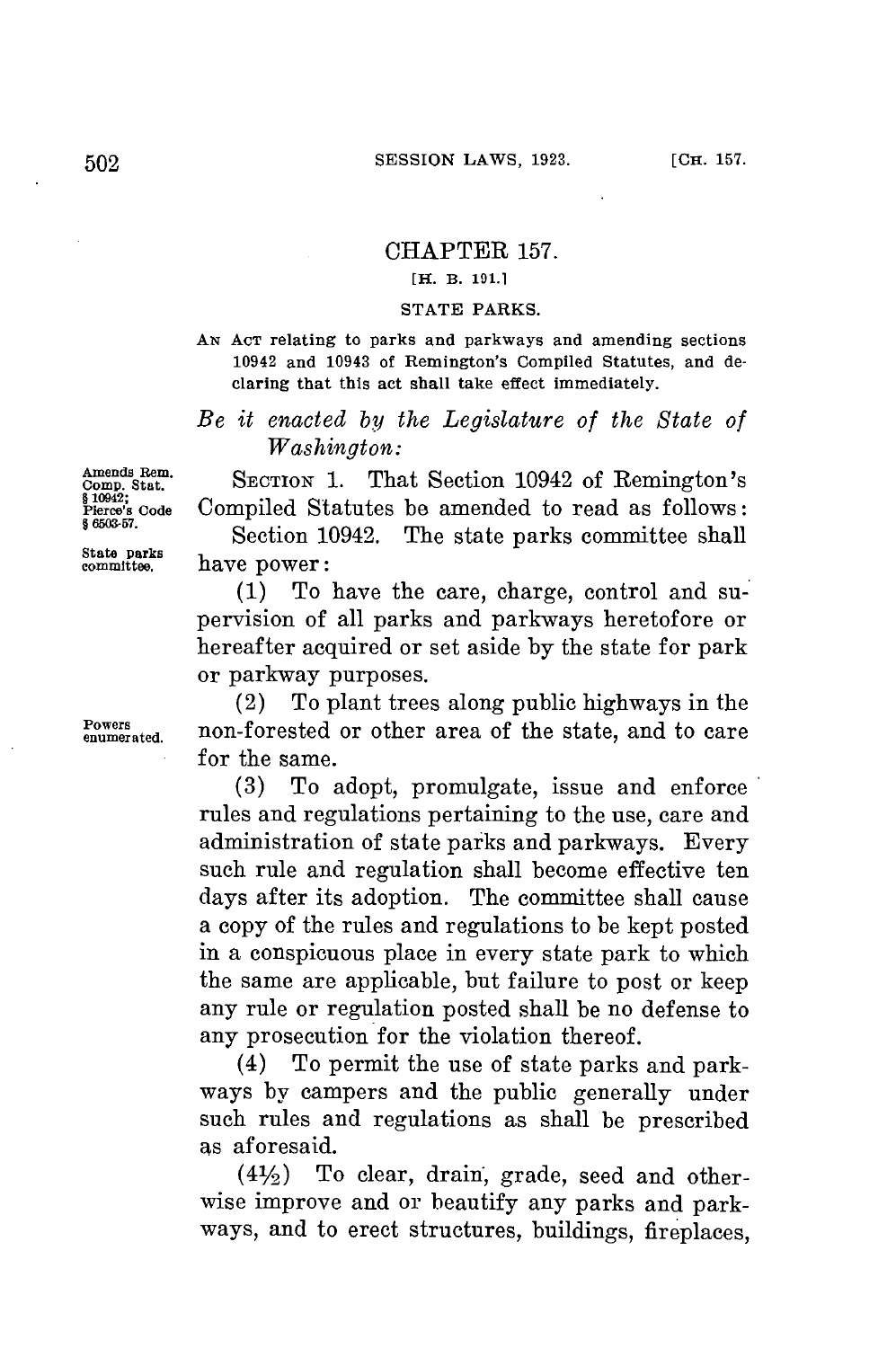comfort stations and build and maintain paths, trails and roadways through and. or on parks and parkways.

**(5)** To grant concessions in state parks and parkways, upon such rentals, fees or percentage of income or profits and **for** such terms, in no event longer than five years, and upon such conditions as shall be approved **by** the committee. No concession shall be granted which will prevent the public from having free access to the scenic attractions of any park or parkway, but the committee may in its discretion itself impose fees upon campers upon state parks and parkways. **All** fees received **by** the committee shall **be** deposited in the state park and parkway fund.

*(6)* To employ such assistance as it may deem necessary.

**(7)** To select and to purchase, lease or in any manner acquire for and in the name of the State of Washington such tracts of land, including shore and tide lands, **for** parks or parkway purposes as it shall deem proper, subject to the following provisions: (a) No tract, except tracts acquired **by** donation or bequest, and tracts which abut upon a public highway, actually constructed or located or projected shall be acquired unless the acquisition thereof be specifically authorized **by** the legislature. **(b)** If the committee cannot acquire any tract which it is authorized to acquire, at a price it deems reasonable, then the committee is hereby vested with power to obtain title thereto, or any part thereof, **by** condemnation. Such condemnation shall be conducted **by** the attorney general and the proceedings therefor, in so far as practicable, shall be any which now is or may hereafter **be** authorized for the condemnanation of rights of way for state highways.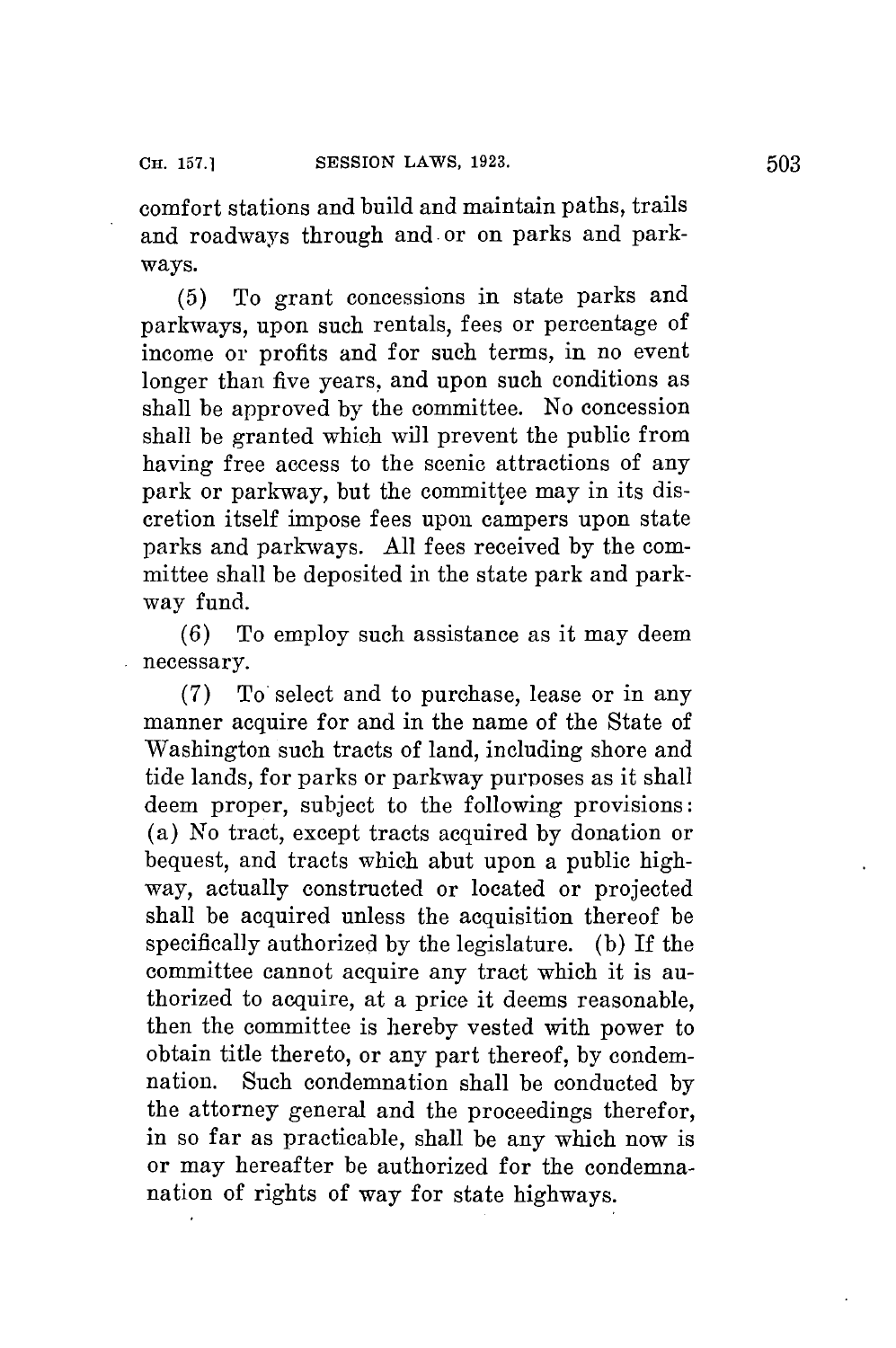**(8)** To cooperate or join with the United States, any county or counties, city or cities of this state, or in any matter pertaining to the acquisition **for** park or parkway purposes of any area within this state not within the city limits of any city, and in the care, control or supervision of any park or parkway now or hereafter acquired which shall be so situated, and, when deemed advisable **by** the committee, to enter any contract in writing with any such public organization or organizations, its or their officer or officers or board or boards, to that end. All parks or parkways, to the acquisition or improvement of which the state shall have contributed or in whose care, control or supervision the state shall participate pursuant to the provisions of this section, shall in so far as practicable be governed **by** the provisions of this act, including the penal provisions thereof.

**(9)** To investigate and report to the governor on or before the first day of January next preceding the regular session of the legislature regarding any proposed park or parkway, and in such report to make recommendations respecting other regions in the State of Washington desirable **for** state park or parkway purposes, either on account of their historical interest, their natural beauty or otherwise.

Amends Rem.<br>Comp. Stat. SEC. 2. That Section 10943 of Remington's <sup>8</sup><sup>10943</sup>.<br>Pierce's Code Compiled Statutes be amended to read as follows:

**Section 10943.** The state parks committee shall **monaed** also have the power to receive in trust any money donated or bequeathed to it, and to carry out the terms, if any, of such donation or bequest, or, in the absence of such terms, to expend the same as it may deem advisable for park or parkway purposes. Money so received shall be deposited in the state treasury to the credit of the State Parks and Parkway Fund.